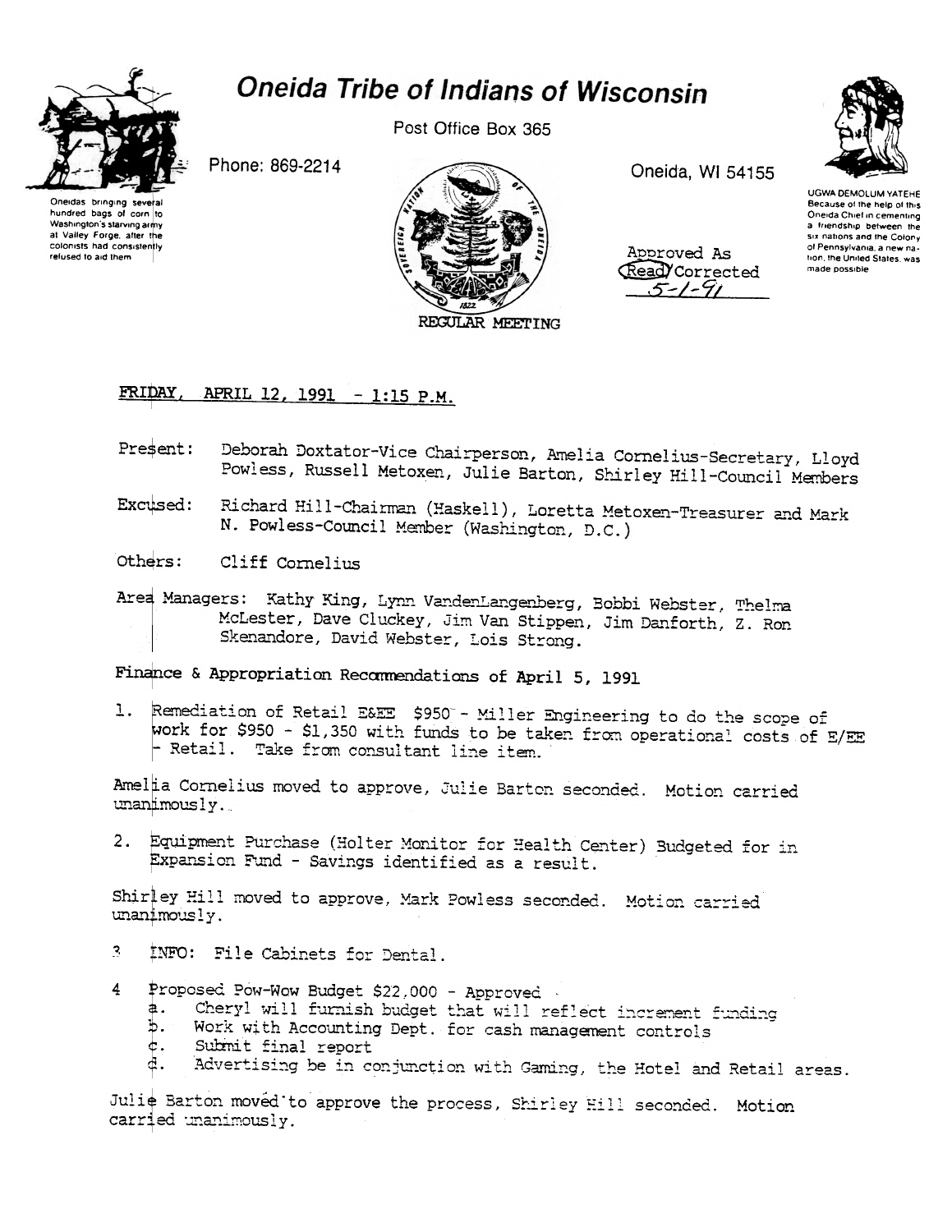ONEIDA TRIBE OF INDIANS OF WISCONSIN REGULAR MEETING - APRIL 12, 1991 Page 2 Finance & Appropriations (Continued)

5. Sewer and Water Project - Sarah Plummer - Tabled.

Mark Powless moved to table, Julie Barton seconded. Motion carried unanimously.

6. Equipment Purchase Front End Loader for Farm - Pat Cornelius is to check on terms for 2 installments, with funding from sales of crops/cattle.

Mark Powless moved to table, Julie Barton seconded. Motion carried unanimously.

7 Utilities Equipment (previously approved pending modification of enterprise budget) Cliff Cornelius \$300.00 can be purchased as supplies, and over \$300 need to be purchased from safety equipment.

Julie Barton moved to approve, Shirley Hill seconded. Motion carried unanimously.

- 8. Community Re-investment Project Roberta Kinzhuma F&A referred this back to the Business Committee. Within (1) one month, Jim Van Stippen will bring forth a report to the Business Committee on the use of UDAG funds.
- 9. Oneida Retirement Plan Dale Wheelock Referred back. Z. Ron Skenandore will get a legal opinion.

Lloyd Powless moved to approve, Mark Powless seconded. Motion carried unanimously.

- 10. INFO Lois Metoxen Property
- 11. Equipment Purchase (2) Mobile Radios for Public Safety (previously approved pending modification of enterprise budgets) Jim Danforth - F&A recommends approval from budgeted amount.

Shirley Hill moved to approve, Julie Barton seconded. Motion carried unanimously.

12. Document Management System (MIS) - Dave Cluckey - F&A recommends approval of software package for scheduling \$690 and recommends that Chris Johns submit a grant to the BIA for the remaining amount (\$27,000).

Russell Metoxen moved to approve, Amelia Cornelius seconded. Motion carried unanimously.

13. Fallen Timbers Proposal - Art Skenandore - F&A recommends to deny at this time due to the financial status of the tribe.

Mark Powless moved to approve recommendation, Amelia Cornelius seconded. Motion carried unanimously.

14. Road Repair of Site I - Jerry Kurowski - F&A recommends \$5,000 be approved with funds from savings in budget - Roads contract.

Shirley Hill moved to approve, Mark Powless seconded. Motion carried unanimously.